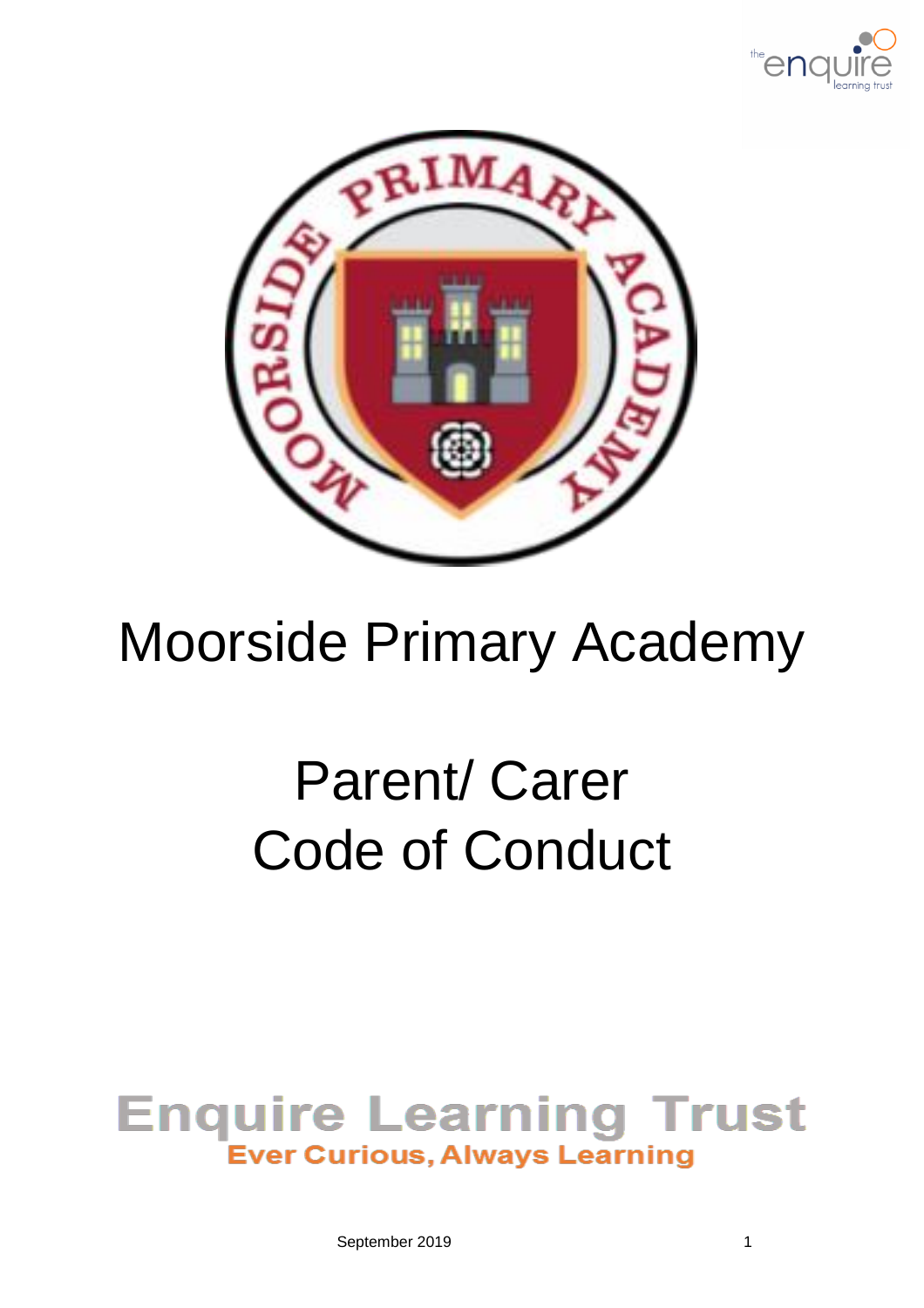

#### **Code of Conduct for Parents and Carers**

The Enquire Learning Trust and its academies are very proud and fortunate to have dedicated and supportive school communities. At our academies the staff, members of the Academy Improvement Committee, parent and carers alike all recognise that the education of our children is a partnership process between all these parties.

As a partnership we are all aware of the importance of good working relationships to equip all of our children with the necessary skills for adulthood.

For these reasons we will continue to welcome and encourage parents and carers to participate fully in the life of our academies.

The purpose of this policy is to provide a reminder to all parents, carers and visitors to our academies about the expectations around the conduct of all parents/carers and visitors connected to our Trust.

We understand that everyday frustrations can cause misunderstanding that could have a negative impact on our relationships. We remain committed to resolving difficulties in a constructive manner through open positive dialogue. In this way we can continue to flourish and deepen relationships in an atmosphere of mutual understanding.

All of our academies have a code of conduct for their staff, but this code is aimed at the wider academy communities so all can see and understand the expectations on the behaviour of all visitors and those connected to the Trust.

The policy aims to clarify the types of behaviour that will not be tolerated. The policy also sets out the actions the Trust can take should this code be ignored or where breaches occur.

#### **Behaviour that will not be tolerated:**

- Disruptive behaviour which interferes or threatens to interfere with any of the Trust or its academies normal operation or activities anywhere on the Trust's premises.
- Any inappropriate behaviour on or near any of the academy premises.
- Using loud, abusive or offensive language or displaying temper.
- Threatening in any way, either physically or verbally, a member of staff, visitor, fellow parent/carer or child
- Damaging or destroying Trust property
- Sending abusive, inappropriate or threatening emails, text, voicemails or phone messages or other written communications (including social media) to anyone within the school community
- Posting defamatory or offensive comments regarding the Trust, any of its academies, pupils, parents, staff and governors on social media.
- The use of physical, verbal or written aggression towards another adult or child. This includes physical punishment of your own child on Trust premises.
- Approaching someone else's child in order to discuss or chastise them because of the actions of this child towards your child (such an approach to a child may be seen to be an assault on that child and may have legal consequences).
- Smoking, taking illegal drugs or the consumption of alcohol on the Trust premises.

Should any of the above occur on the Trust premises or in connection with the Trust, the Trust may feel it is necessary to take action by contacting the appropriate authorities and/or considering banning the offending adult from entering any of the Trust's premises altogether.

This policy is applicable to any person collecting children from any of the Trust's academies.

#### **What happens if someone ignores or breaks the code?**

In the event of any parent/carer or visitor of the Trust and its academies breaking this code then proportionate actions will be taken as follows:

September 2019 **2** In cases where the unacceptable behaviour is considered to be a serious and potentially criminal matter the concerns will in the first instance be referred to the local police for investigation and potential prosecution. This will include any or all cases of harassment such as insulting social media posts or any forms of social media cyber